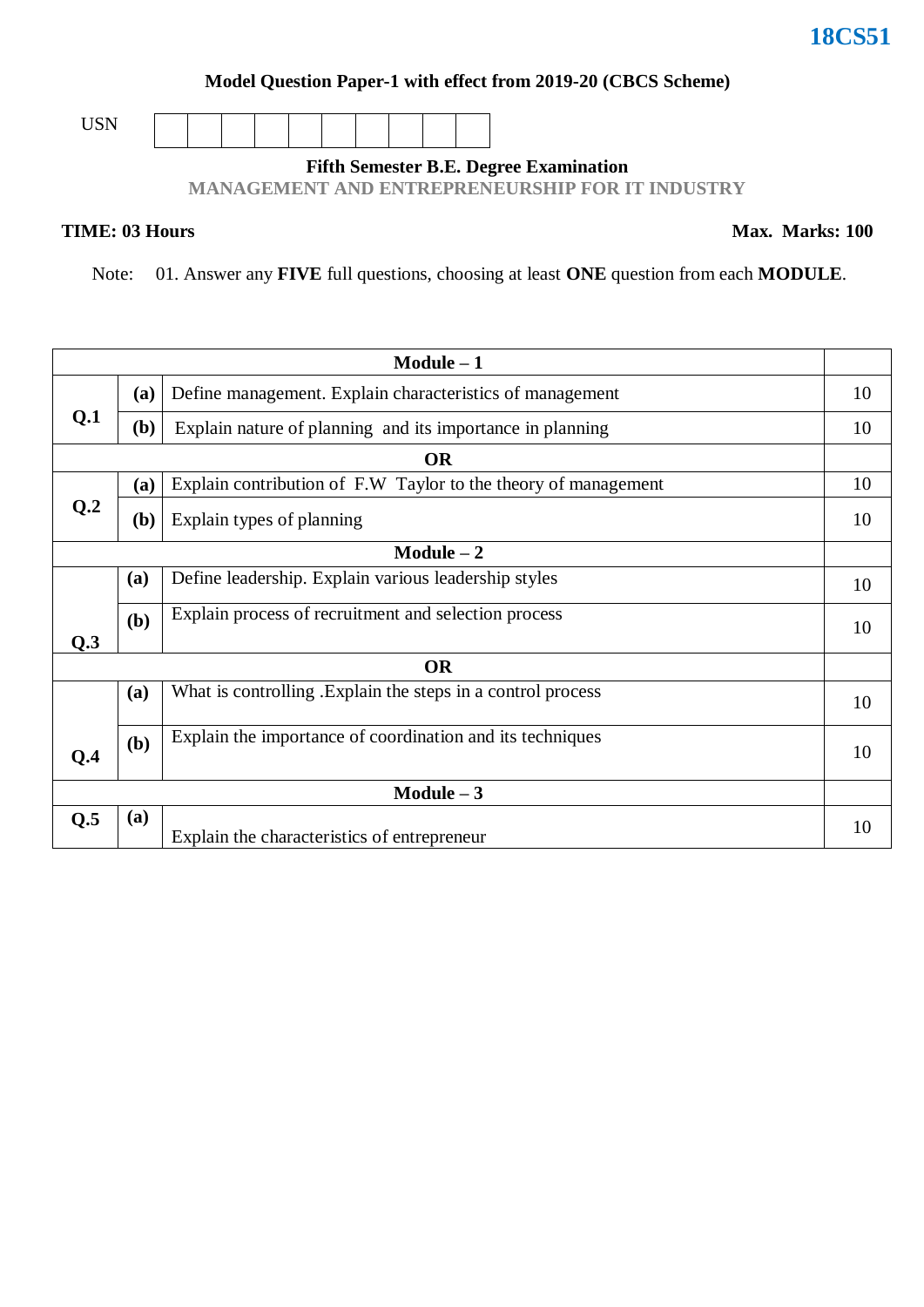## **18CS51**

|           | (b)          | Discuss technical and financial feasibility study                 |    |  |  |
|-----------|--------------|-------------------------------------------------------------------|----|--|--|
|           |              | <b>OR</b>                                                         |    |  |  |
|           | (a)          | Discuss different types of entrepreneurs                          | 10 |  |  |
| Q.6       | ( <b>b</b> ) | List out the common reasons for lack of entrepreneurship in India | 10 |  |  |
|           |              | $Module - 4$                                                      |    |  |  |
|           | (a)          | List the process of project identification                        | 10 |  |  |
|           | (b)          | Explain marketing and supply chain management                     | 10 |  |  |
| Q.7       |              |                                                                   |    |  |  |
| <b>OR</b> |              |                                                                   |    |  |  |
|           | (a)          | Explain contents of project report                                | 10 |  |  |
| Q.8       | (b)          | Explain types of reports and methods of report generation         | 10 |  |  |
|           | $Module - 5$ |                                                                   |    |  |  |
|           | (a)          | Explain advantages and disadvantages of small scale industries    | 10 |  |  |
| Q.9       | (b)          | Explain different types of patents                                | 10 |  |  |
| <b>OR</b> |              |                                                                   |    |  |  |
|           | (a)          | Explain steps involved in small scale industries                  | 10 |  |  |
| Q.10      | (b)          | Explain KIADB, KSSIDC , DIC and NSIC                              | 10 |  |  |
|           |              |                                                                   |    |  |  |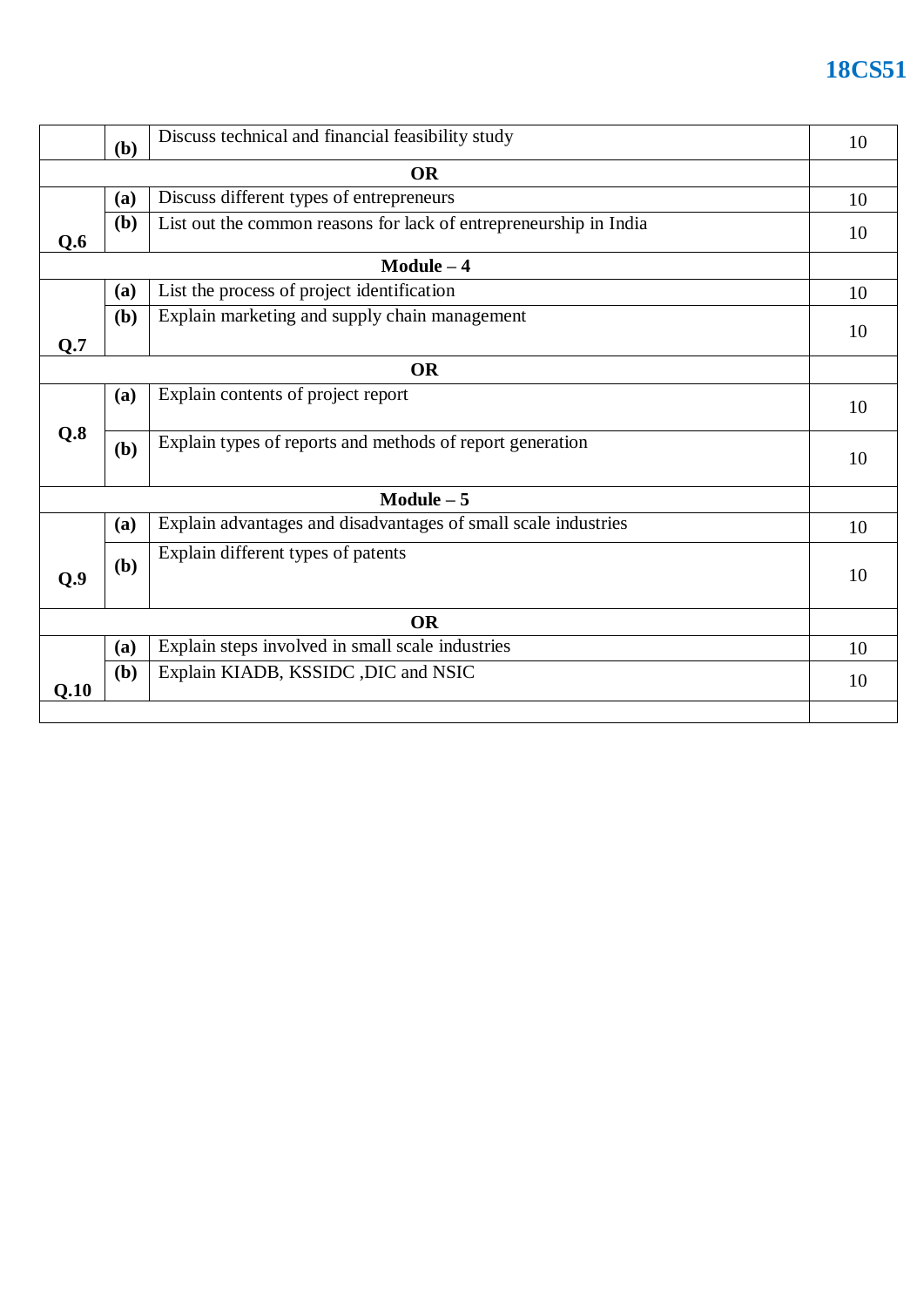| Table showing the Bloom's Taxonomy Level, Course Outcome and<br><b>Programme Outcome</b> |     |                                       |  |                                |                                         |  |  |
|------------------------------------------------------------------------------------------|-----|---------------------------------------|--|--------------------------------|-----------------------------------------|--|--|
|                                                                                          |     |                                       |  |                                |                                         |  |  |
| Question                                                                                 |     | <b>Bloom's Taxonomy</b>               |  | Course                         | Programme                               |  |  |
|                                                                                          |     | <b>Level attached</b><br>L2           |  | <b>Outcome</b>                 | <b>Outcome</b>                          |  |  |
| Q.1                                                                                      | (a) | L2                                    |  | 01                             | PO 11,12                                |  |  |
|                                                                                          | (b) |                                       |  | 01                             | PO 11,12                                |  |  |
|                                                                                          | (c) | L2                                    |  | 01                             | PO 11,12                                |  |  |
| Q.2                                                                                      | (a) | L2                                    |  | 01                             | PO 11,12                                |  |  |
|                                                                                          | (b) | L2                                    |  | 01                             | PO 11,12                                |  |  |
|                                                                                          | (c) | L2                                    |  | 01                             | PO 11,12                                |  |  |
| Q.3                                                                                      | (a) | L2                                    |  | 01                             | PO 11,12                                |  |  |
|                                                                                          | (b) | L2                                    |  | 01                             | PO 11,12                                |  |  |
|                                                                                          | (c) | L2                                    |  | 01                             | PO 11,12                                |  |  |
| Q.4                                                                                      | (a) | L2                                    |  | 01                             | PO 11,12                                |  |  |
|                                                                                          | (b) | L2                                    |  | 01                             | PO 11,12                                |  |  |
|                                                                                          | (c) | L2                                    |  | 01                             | PO 11,12                                |  |  |
| Q.5                                                                                      | (a) | L2                                    |  | 01                             | PO 11,12                                |  |  |
|                                                                                          | (b) | L2                                    |  | 01                             | PO 11,12                                |  |  |
|                                                                                          | (c) | L2                                    |  | 01                             | PO 11,12                                |  |  |
| Q.6                                                                                      | (a) | L2                                    |  | 01                             | PO 11,12                                |  |  |
|                                                                                          | (b) | L2                                    |  | 01                             | PO 11,12                                |  |  |
|                                                                                          | (c) | L2                                    |  | 01                             | PO 11,12                                |  |  |
| Q.7                                                                                      | (a) | L2                                    |  | 02                             | PO 11,12                                |  |  |
|                                                                                          | (b) | L2                                    |  | 02                             | PO 11,12                                |  |  |
|                                                                                          | (c) | L2                                    |  | 02                             | PO 11,12                                |  |  |
| Q.8                                                                                      | (a) | L2                                    |  | 02                             | PO 11,12                                |  |  |
|                                                                                          | (b) | L2                                    |  | 02                             | PO 11,12                                |  |  |
|                                                                                          | (c) | L2                                    |  | 03                             | PO 11,12                                |  |  |
| Q.9                                                                                      | (a) | L2                                    |  | 03                             | PO 11,12                                |  |  |
|                                                                                          | (b) | L2                                    |  | 03                             | PO 11,12                                |  |  |
|                                                                                          | (c) | L2                                    |  | 03                             | PO 11,12                                |  |  |
| Q.10                                                                                     | (a) | L2                                    |  | 03                             | PO 11,12                                |  |  |
|                                                                                          | (b) | L2                                    |  | 03                             | PO 11,12                                |  |  |
|                                                                                          | (c) | L2                                    |  | 03                             | PO 11,12                                |  |  |
|                                                                                          |     |                                       |  |                                |                                         |  |  |
|                                                                                          |     | <b>Lower order thinking</b><br>skills |  |                                |                                         |  |  |
| Bloom's                                                                                  |     | Remembering(<br>Understanding         |  |                                | <b>Applying</b>                         |  |  |
| <b>Taxono</b>                                                                            |     | knowledge): $\overline{L}_1$          |  | Comprehension): L <sub>2</sub> | (Application):                          |  |  |
| my<br><b>Levels</b>                                                                      |     |                                       |  | <b>Higher order thinking</b>   | LЗ                                      |  |  |
|                                                                                          |     | skills                                |  |                                |                                         |  |  |
|                                                                                          |     | Analyzing (Analysis):<br>L4           |  | Valuating (Evaluation): $L_5$  | Creating (Synthesis):<br>L <sub>6</sub> |  |  |
|                                                                                          |     |                                       |  |                                |                                         |  |  |

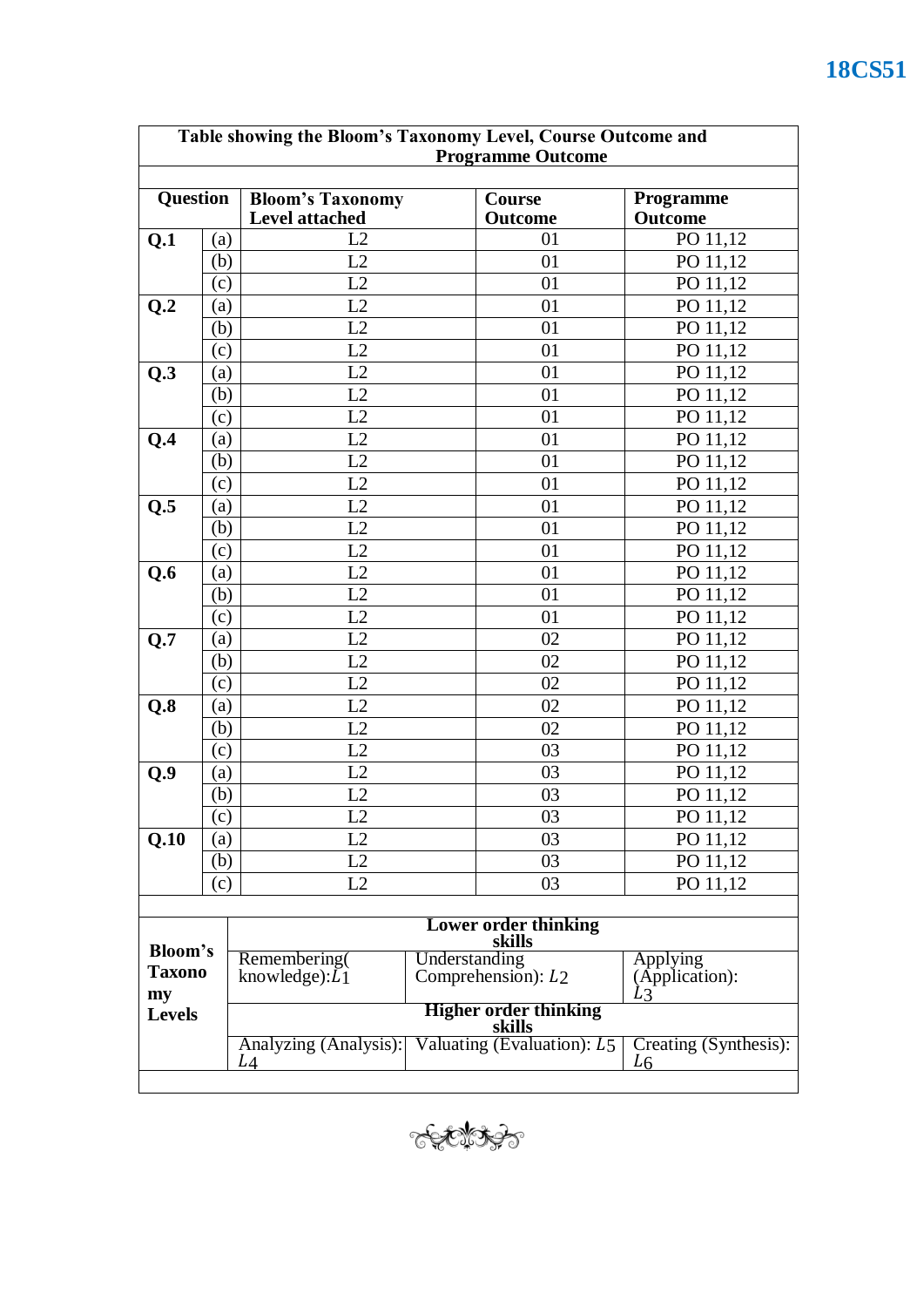# **Model Question Paper-1 with effect from 2018-19 (CBCS Scheme)**

USN

**Fifth Semester B.E. Degree Examination**

**Management and Entrepreneurship for IT Industry**

Note: 01. Answer any **FIVE** full questions, choosing at least **ONE** question from each **MODULE**.

| $Module - 1$    |                                                 |                                                                           |    |  |  |
|-----------------|-------------------------------------------------|---------------------------------------------------------------------------|----|--|--|
|                 | (a)                                             | Define management. Explain management functions.                          | 06 |  |  |
| Q.1             | (b)                                             | Explain Henri Fayol's administrative management                           |    |  |  |
|                 | $\left( \mathbf{c}\right)$                      | What are the steps involved in planning? Explain.                         | 07 |  |  |
|                 |                                                 | <b>OR</b>                                                                 |    |  |  |
| Q <sub>.2</sub> | (a)                                             | Define organization. Explain the purpose of organizing.                   | 08 |  |  |
|                 | (b)                                             | Explain the process of selection.                                         |    |  |  |
|                 | (c)                                             | What are the sources of recruitment.                                      |    |  |  |
| $Module - 2$    |                                                 |                                                                           |    |  |  |
|                 | (a)                                             | Explain the requirements of effective direction.                          | 05 |  |  |
|                 | (b)                                             | Write a note on democratic leadership style with its merits and demerits. | 05 |  |  |
| Q.3             | (c)                                             | Explain Maslow's need hierarchy theory of motivation.                     | 10 |  |  |
| <b>OR</b>       |                                                 |                                                                           |    |  |  |
|                 | Explain the importance of communication.<br>(a) |                                                                           |    |  |  |
|                 | (b)                                             | Explain Herzberg two factor theory.                                       | 08 |  |  |
| Q.4             | (c)                                             | Describe the steps in controlling process.                                | 04 |  |  |
| Module $-3$     |                                                 |                                                                           |    |  |  |
| Q.5             | (a)                                             | Explain various stages in entrepreneurial process.                        | 10 |  |  |

**TIME: 03 Hours** Max. Marks: 100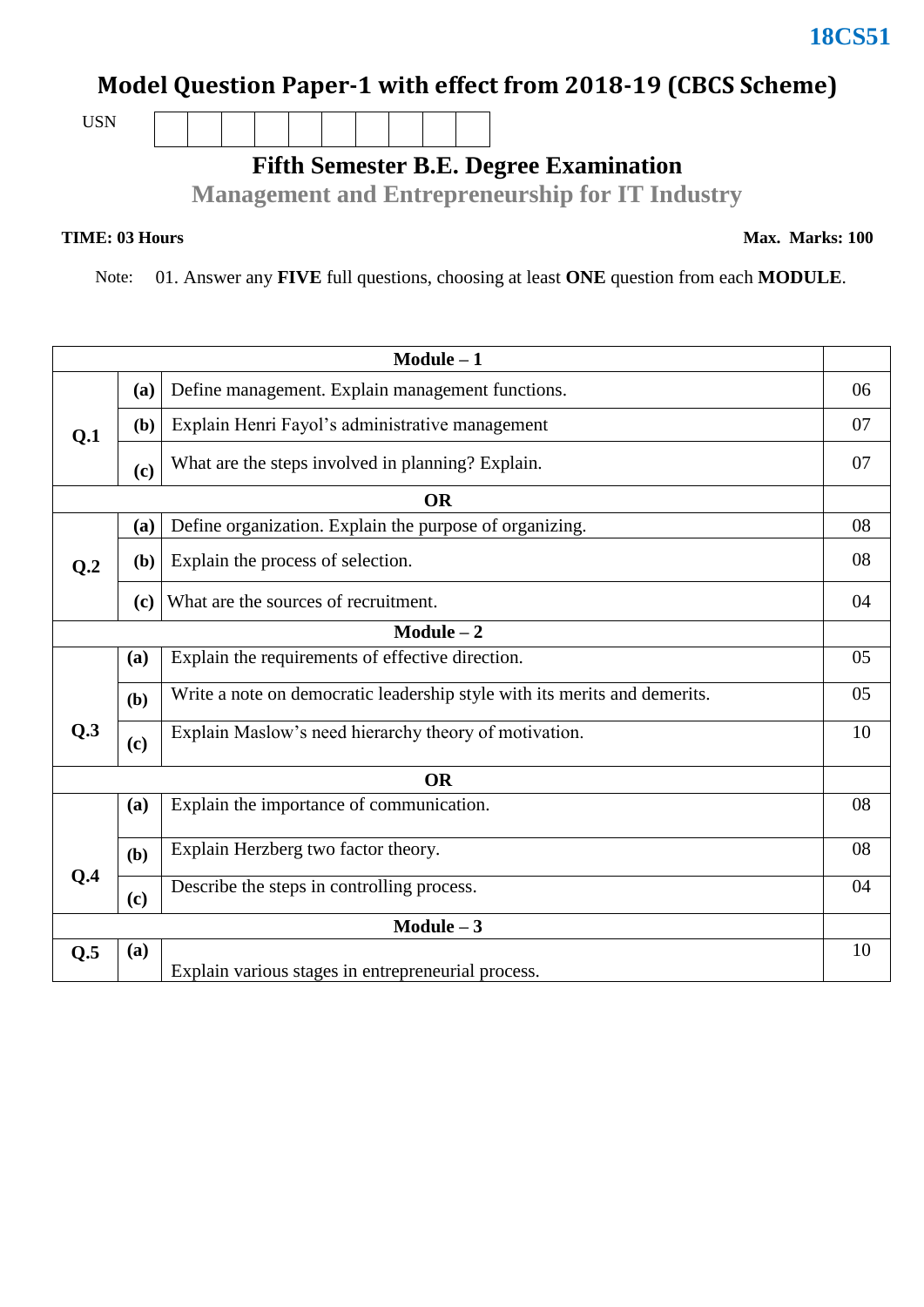# **18CS51**

|             | (b) | Explain the role of entrepreneur in economic development.                                                            |    |  |  |  |
|-------------|-----|----------------------------------------------------------------------------------------------------------------------|----|--|--|--|
| <b>OR</b>   |     |                                                                                                                      |    |  |  |  |
|             | (a) | Explain the following i) Market feasibility study                                                                    | 10 |  |  |  |
|             |     | ii) Technical feasibility study                                                                                      |    |  |  |  |
| Q.6         | (b) | What are the barriers of entrepreneurs?                                                                              | 10 |  |  |  |
| Module $-4$ |     |                                                                                                                      |    |  |  |  |
|             | (a) | Explain project identification in detail.                                                                            | 10 |  |  |  |
| Q.7         | (b) | What is project report? Explain the guidelines provided by planning commission for<br>preparation of project report. | 10 |  |  |  |
| <b>OR</b>   |     |                                                                                                                      |    |  |  |  |
|             | (a) | What is ERP. Why ERP is important to a company.                                                                      | 10 |  |  |  |
| Q.8         | (b) | Explain supply chain management.                                                                                     | 10 |  |  |  |
| Module $-5$ |     |                                                                                                                      |    |  |  |  |
|             | (a) | Explain the characteristics of small enterprises.                                                                    | 10 |  |  |  |
| Q.9         | (b) | Explain the following : i) DIC ii) KIADB iii) TECSOK<br>iv) KSFC v) NSIC                                             | 10 |  |  |  |
| <b>OR</b>   |     |                                                                                                                      |    |  |  |  |
|             | (a) | Explain the steps in starting a small enterprise.                                                                    | 10 |  |  |  |
| Q.10        | (b) | Discuss case study of Microsoft                                                                                      | 10 |  |  |  |
|             |     |                                                                                                                      |    |  |  |  |